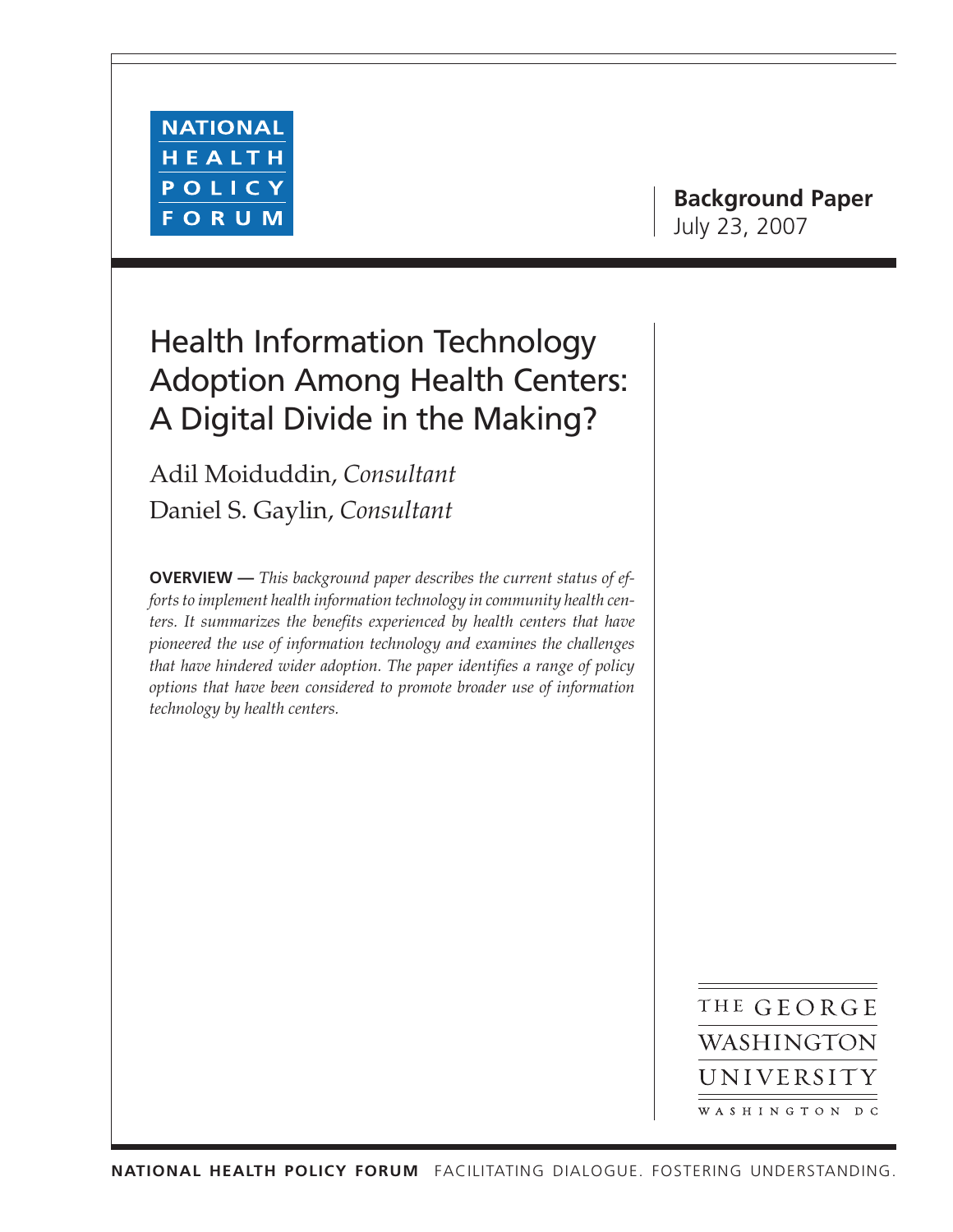# Contents

| BARRIERS AND CHALLENGES TO HEALTH IT ADOPTION 6 |
|-------------------------------------------------|
|                                                 |
|                                                 |
|                                                 |
|                                                 |
|                                                 |
|                                                 |
|                                                 |
| Federal Leadership and Technical Assistance  13 |
|                                                 |
|                                                 |
|                                                 |

#### **National Health Policy Forum**

Facilitating dialogue. Fostering understanding.

2131 K Street NW, Suite 500 Washington DC 20037

202/872-1390 202/862-9837 [fax] [nhpf@gwu.edu \[e](mailto:nhpf@gwu.edu)-mail] [www.nhpf.org \[w](http://www.nhpf.org)eb]

**Judith Miller Jones** *Director*

**Sally Coberly** *Deputy Director*

**Monique Martineau** *Publications Director*

Project Managers **Eileen Salinsky**

*Principal Research Associate*

**Jessamy Taylor** *Senior Research Associate*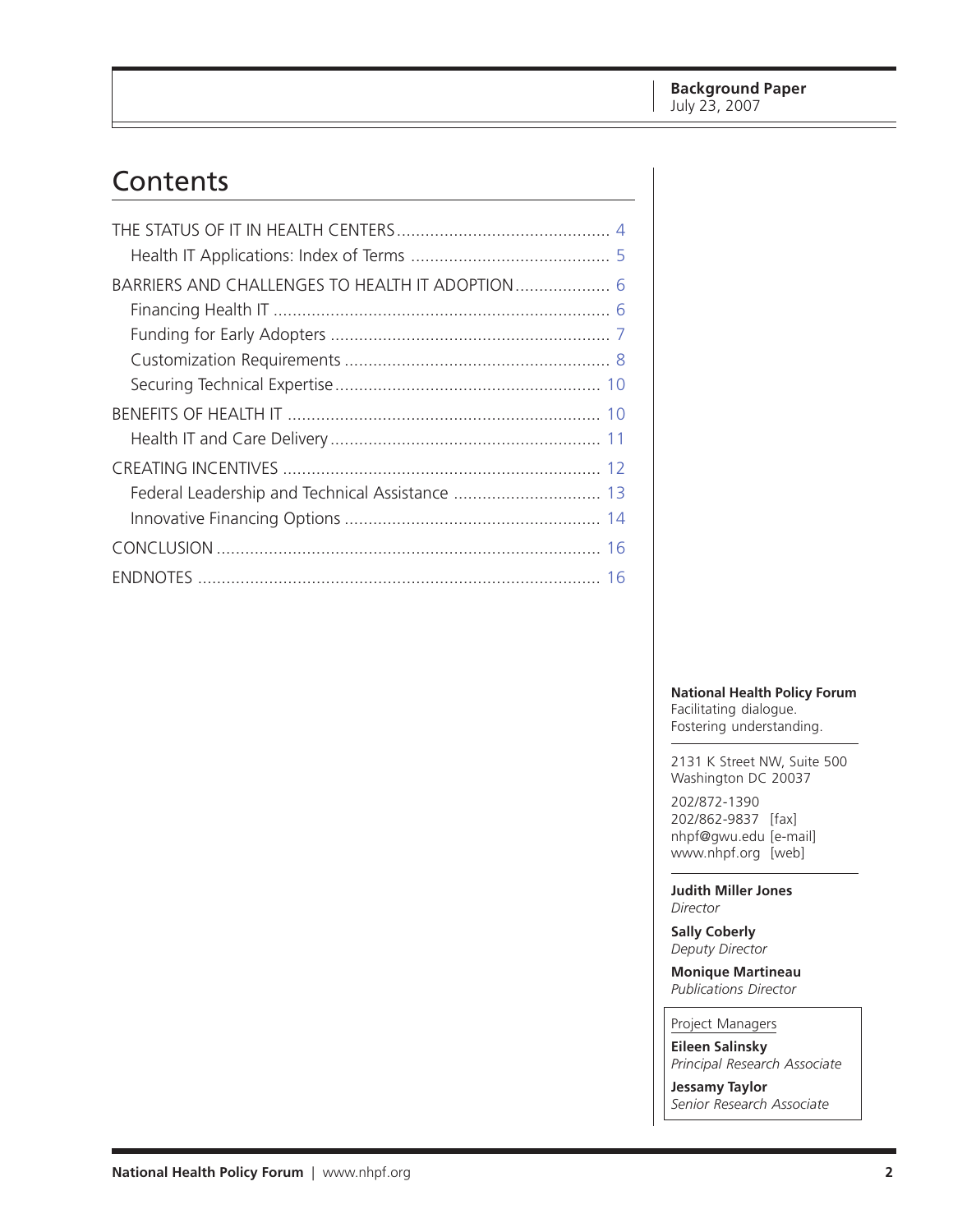# Health Information Technology Adoption Among Health Centers: A Digital Divide in the Making?

In recent years, few health policy objectives have received more attention than the imperative to improve the use of information technology in the delivery of health care. In 1999 the Institutes of Medicine highlighted the importance of using information technology to aid in the development of a more systematic, more efficient, safer, and higher quality health care delivery system.<sup>1</sup> Seeking to tap into this potential, President Bush announced major initiatives to promote health information technology (health IT) adoption in 2004.<sup>2</sup> Programs and policies to support health IT are building momentum and beginning to bear fruit.

The health care safety net, which provides care to uninsured and lowincome individuals, has been identified as an important target for health IT adoption. Although recent research shows that health IT can improve the care delivered in safety net settings and that dozens of safety net providers were early adopters of health IT, it also shows that the vast majority of health care providers treating underserved populations are unable (though not unwilling) to adopt health IT.

This reality is troubling because disparities in health status and access to care for low-income and minority populations in the United States have been well documented. Low-income and uninsured patients disproportionately lack a "medical home" and are more likely than others to suffer from chronic illnesses. Health IT can facilitate close monitoring of clinical measures for patients with chronic illnesses through disease management programs that have proven effective both in limiting patient morbidity and mortality and in controlling the overall cost to the system. Such technology also creates the potential for collecting, maintaining, and transmitting electronic health patient data to improve coordination across providers and increase the efficiency of care.

Community health centers,<sup>3</sup> authorized for funding under section 330 of the Public Health Service Act, serve as key providers of ambulatory health care for vulnerable populations. The most recent figures available show that federally funded health centers in the United States serve over 14 million patients each year. Financial support for health centers comes primarily from public sources such as federal grants, Medicare, and, most significantly, Medicaid.<sup>4</sup>

Recent research suggests that health IT presents promising opportunities for health centers, as well as many important challenges. Some of these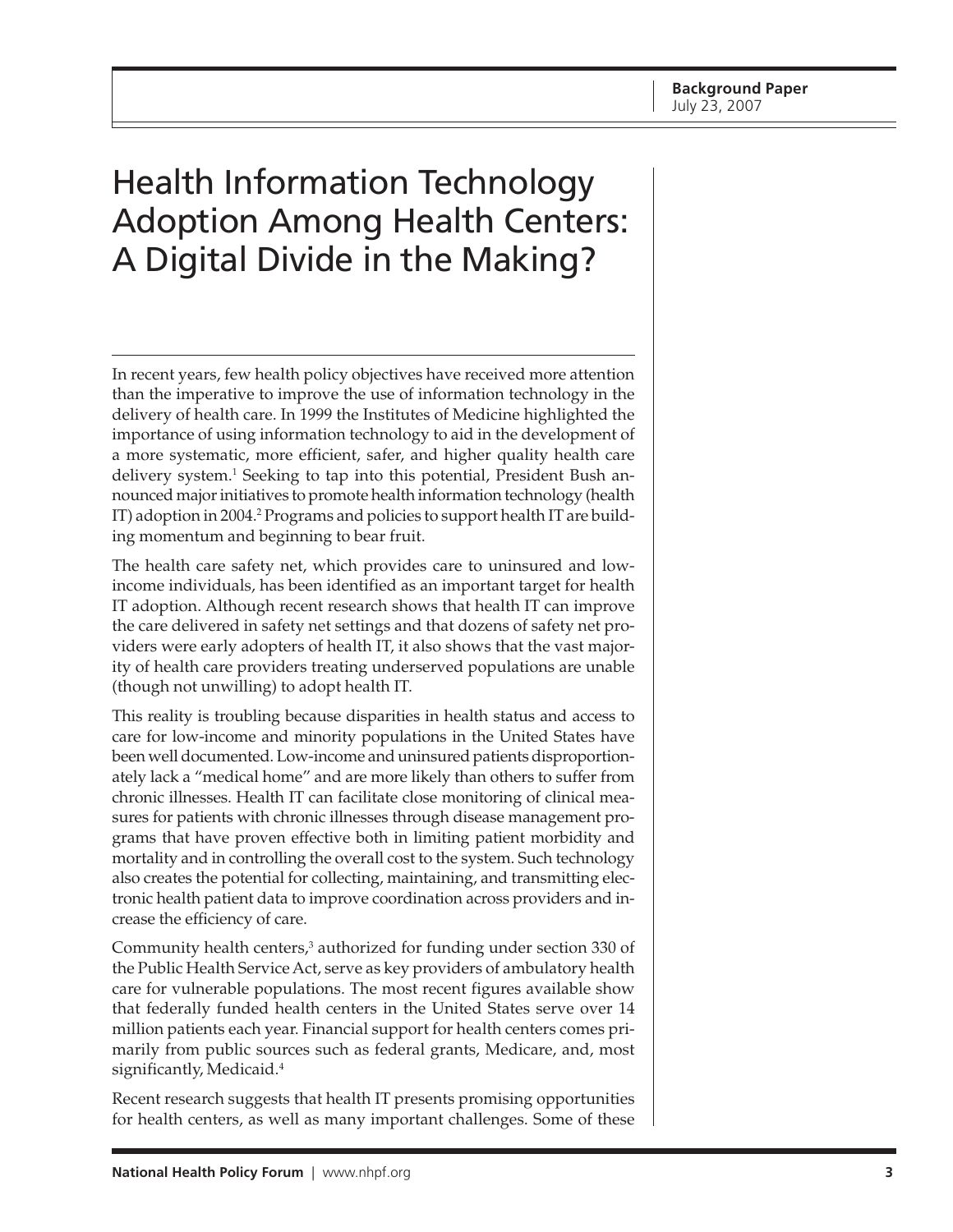<span id="page-3-0"></span>challenges relate to implementation of health IT generally, but others are specific to the mission of health centers, their patient populations, and the environment in which they operate. This paper reviews the status of health IT implementation by health centers, describes the unique challenges these providers face, explores the experiences of early adopter health centers that have been successful in overcoming these challenges, and discusses the policy issues associated with widespread adoption of health IT among health centers.

## **THE STATUS OF IT IN HEALTH CENTERS**

Like other primary care providers, relatively few health centers have fully integrated health IT into their day-to-day clinical operations. A survey sponsored by the National Association of Community Health Centers and Harvard University found that 8 percent of health centers had started using electronic medical records (EMRs), but well over half would like to use EMRs in the future.<sup>5</sup> (For a list of terms related to health IT applications, see next page.) While variations in definitions of EMR adoption across surveys makes comparisons difficult, the most recent surveys estimate that  $15^{\circ}$  to  $24^{\circ}$  percent of all ambulatory care practices nationally have implemented EMRs. According to one study, about 23 percent reported using some electronic information systems in the process of prescribing or renewing prescriptions in 2005. However the same study estimated that fewer than 6 percent of ambulatory care practices had incorporated eprescribing systems that allow physicians to directly prescribe drugs with the use of a personal digital assistant or computer terminal.<sup>8</sup>

While only a small minority of health centers have implemented fully developed EMRs, specialized clinical applications like electronic disease registries are more common. Disease registries consist of an electronic database of critical information on selected patients with chronic diseases. Registries both facilitate the care of individual patients by highlighting key measures of clinical processes and outcomes and allow for analyses of provider performance across patients. Most registries are not supported by EMRs; they rely on manual extraction of select data from an existing paper record. A precise estimate of the number of health centers with disease registries is not available. In 2006, the vast majority of health centers (approximately 850) participated in the Health Resources and Services Administration's (HRSA's) Health Disparities Collaboratives program with the use of registries. Experts believe that many other health centers, in addition to those formally participating in the collaboratives, have developed similar clinical databases.

Apart from disease registries, only a small number of health centers have utilized other types of specialized, stand-alone IT tools (such as eprescribing applications, computerized physician order entry, or other clinical decision support tools). Such capabilities are not typically incorporated into EMR software, but some of the early adopter health centers that have implemented EMRs have also invested in these types of clinical applications.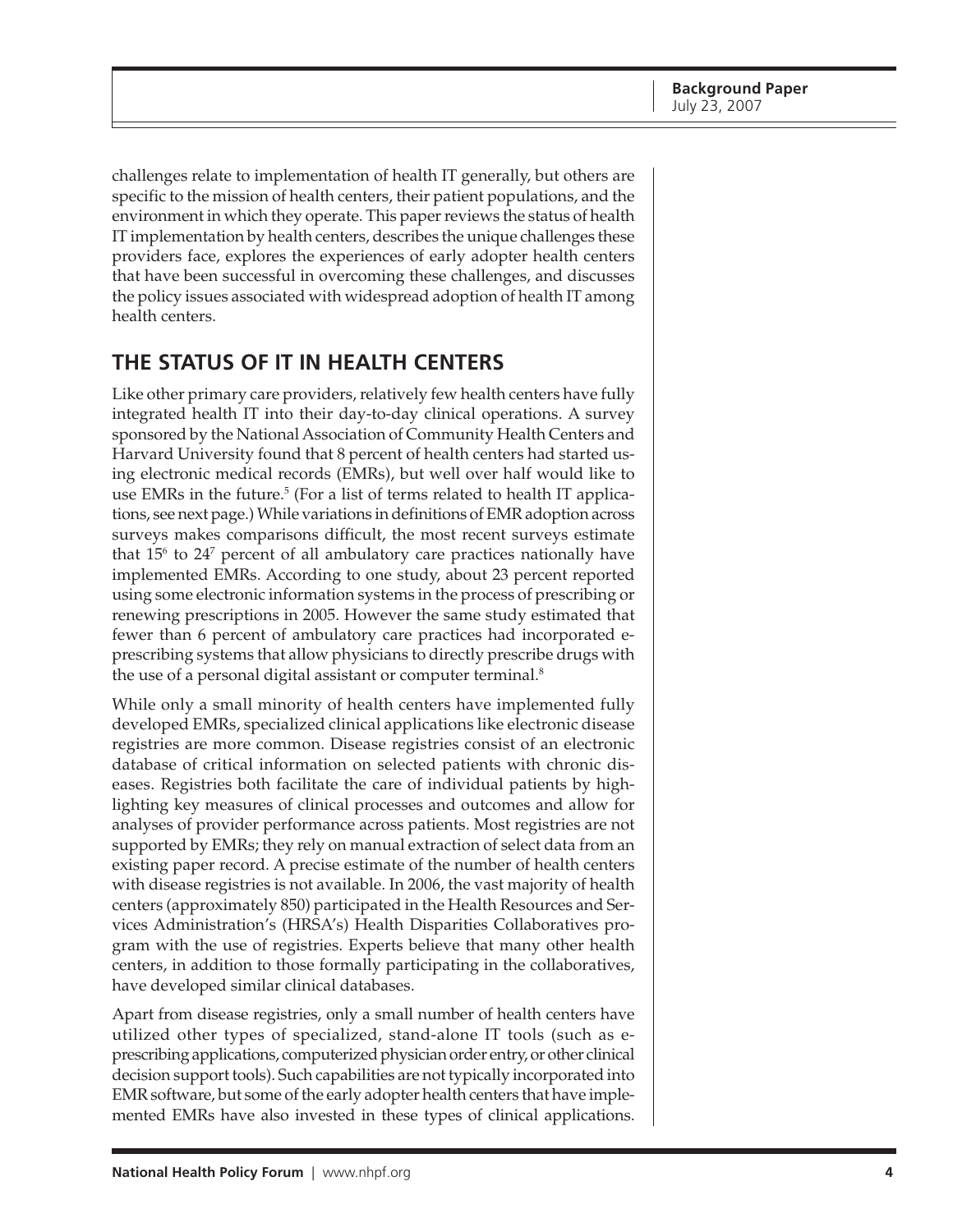<span id="page-4-0"></span>

| <b>Product or Functionality</b>                                                                                   | <b>Description</b>                                                                                                                                                                                                                                                                                                                                                                                                                                                                                                            |
|-------------------------------------------------------------------------------------------------------------------|-------------------------------------------------------------------------------------------------------------------------------------------------------------------------------------------------------------------------------------------------------------------------------------------------------------------------------------------------------------------------------------------------------------------------------------------------------------------------------------------------------------------------------|
| <b>Electronic</b><br><b>Health Record (EHR)</b><br>$-$ or $-$<br><b>Electronic</b><br><b>Medical Record (EMR)</b> | A longitudinal electronic record of patient health informa-<br>tion that typically includes patient demographics, progress<br>notes, problems, medications, vital signs, past medical his-<br>tory, immunizations, laboratory data, and radiology reports.<br>Although the terms are sometimes used interchangeably,<br>EHR generally refers to a comprehensive record that com-<br>bines information across multiple providers, whereas EMR<br>is generally restricted to care delivered in a single health<br>care setting. |
| <b>Practice Management</b><br><b>System</b> (PMS)                                                                 | Part of the medical office record that includes financial, demo-<br>graphic, and nonmedical information about patients, includ-<br>ing insurance information. PMSs often track care delivered to<br>individual patients and are able to facilitate the generation of<br>bills going to third-party payers.                                                                                                                                                                                                                    |
| e-Prescribing (eRx)                                                                                               | Allows a physician to transmit a prescription electronically<br>to the patient's choice of pharmacy. It also helps physicians<br>and pharmacies obtain information about the patient's eligi-<br>bility and medication history from drug plans. eRx systems<br>often have built-in alerts for drug-drug, drug-allergy, and<br>drug-disease interactions.                                                                                                                                                                      |
| Computerized<br><b>Physician Order</b><br>Entry (CPOE)                                                            | A computer-based system of ordering medications and other<br>tests. Physicians directly enter orders into a computer sys-<br>tem, which can vary in terms of sophistication across sites.<br>Basic CPOE ensures standardized, legible, complete orders,<br>primarily reducing errors due to poor handwriting and am-<br>biguous abbreviations.                                                                                                                                                                                |
| <b>Clinical Decision</b><br><b>Support (CDS)</b>                                                                  | Any system designed to improve clinical decision making<br>related to diagnostic or therapeutic processes of care. CDS as-<br>sists providers with a variety of activities including selecting<br>appropriate medications and dosing schedules, identifying<br>appropriate diagnostic tests, and making differential diagnoses<br>based on patient symptoms. Often incorporated as part of<br>CPOE or EMR/EHR systems.                                                                                                        |
| <b>Master Patient</b><br><b>Index</b> (MPI)                                                                       | A database feature that collects a patient's various provider<br>identification numbers and keeps them under a single, com-<br>munity, or enterprise-wide identification number.                                                                                                                                                                                                                                                                                                                                              |
| <b>Disease Registry</b>                                                                                           | A database feature that includes key clinical data on a subset<br>of chronically ill patients for the purpose of tracking their<br>condition(s) and managing treatment.                                                                                                                                                                                                                                                                                                                                                       |

### **Health IT Applications: Index of Terms**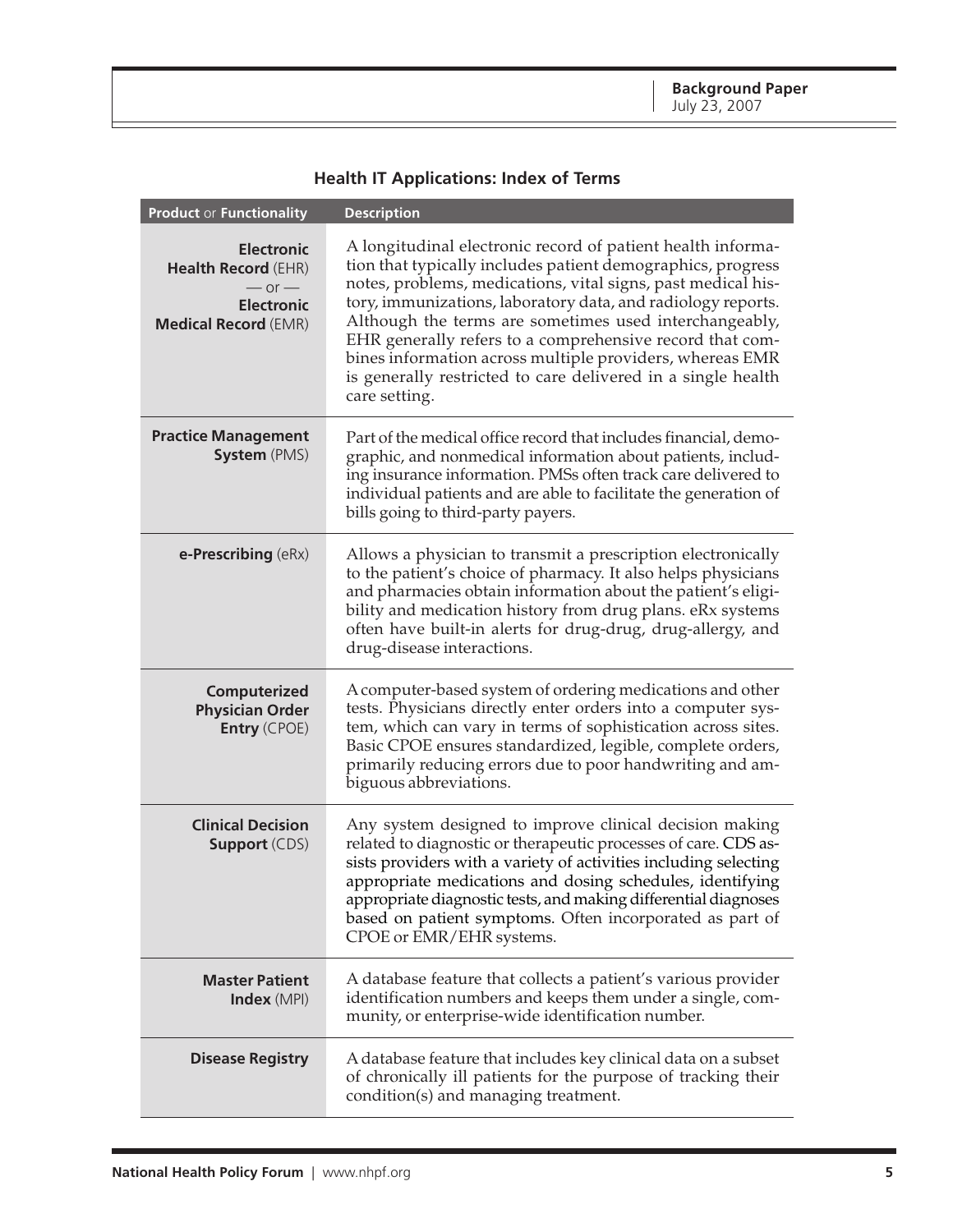<span id="page-5-0"></span>Although clinical applications are not yet in widespread use, health centers have generally embraced IT for administrative purposes. Most large health centers appear to have implemented an electronic practice management system to facilitate patient scheduling, billing, grant reporting, and resource management.<sup>9</sup> Health centers that have invested in EMRs usually integrate these records with administrative systems.

# **BARRIERS AND CHALLENGES TO HEALTH IT ADOPTION**

Low levels of adoption of health IT by the health care industry in general and health centers in particular suggest the presence of barriers and challenges to provider implementation. Experts have long noted that the nature of health care delivery and the complexity of systems for financing health care in the United States have led to lags in the adoption of IT in health care relative to other industries. While health centers face largely the same barriers to health IT as other health care providers, the magnitude of these barriers is, in many ways, amplified by the environment in which health centers operate.

### **Financing Health IT**

The most widely cited obstacle to implementing health IT is the level of funding required to move forward with substantial health IT projects, particularly in the context of limited evidence of return on investment to providers. Research suggests that the initial cost of implementing an EMR in a health center may be as high as \$54,000 to \$64,000 per participating physician, with ongoing coasts of \$21,000 per physician per year.<sup>10</sup>

These cost estimates reflect the significant direct costs of purchasing necessary software and hardware to implement the EMRs, as well as the substantial "soft" costs associated with planning, specifying requirements, customizing and re-customizing systems, training providers, and reengineering the delivery of health care to accommodate health IT. Because many health centers lack the basic hardware and software infrastructure necessary to begin implementation of the newest forms of health IT, initial costs can be particularly high. Like many community-based, nonprofit organizations, health centers often work with donated computers, use outdated operating systems, and rely on applications that are so old they may no longer be supported by the manufacturer. Also, particularly in rural areas, health centers report having limited options with regard to securing reliable, affordable electronic connectivity to the Internet. Furthermore, the direct costs of developing an EMR are not a one-time expenditure; systems must be maintained and upgraded over time.

When properly implemented, the direct cost of software and hardware are a fraction of the overall cost of health IT adoption. Training providers on the new record-keeping systems, re-designing clinical workflow to maximize the utility of health IT applications, making appropriate use of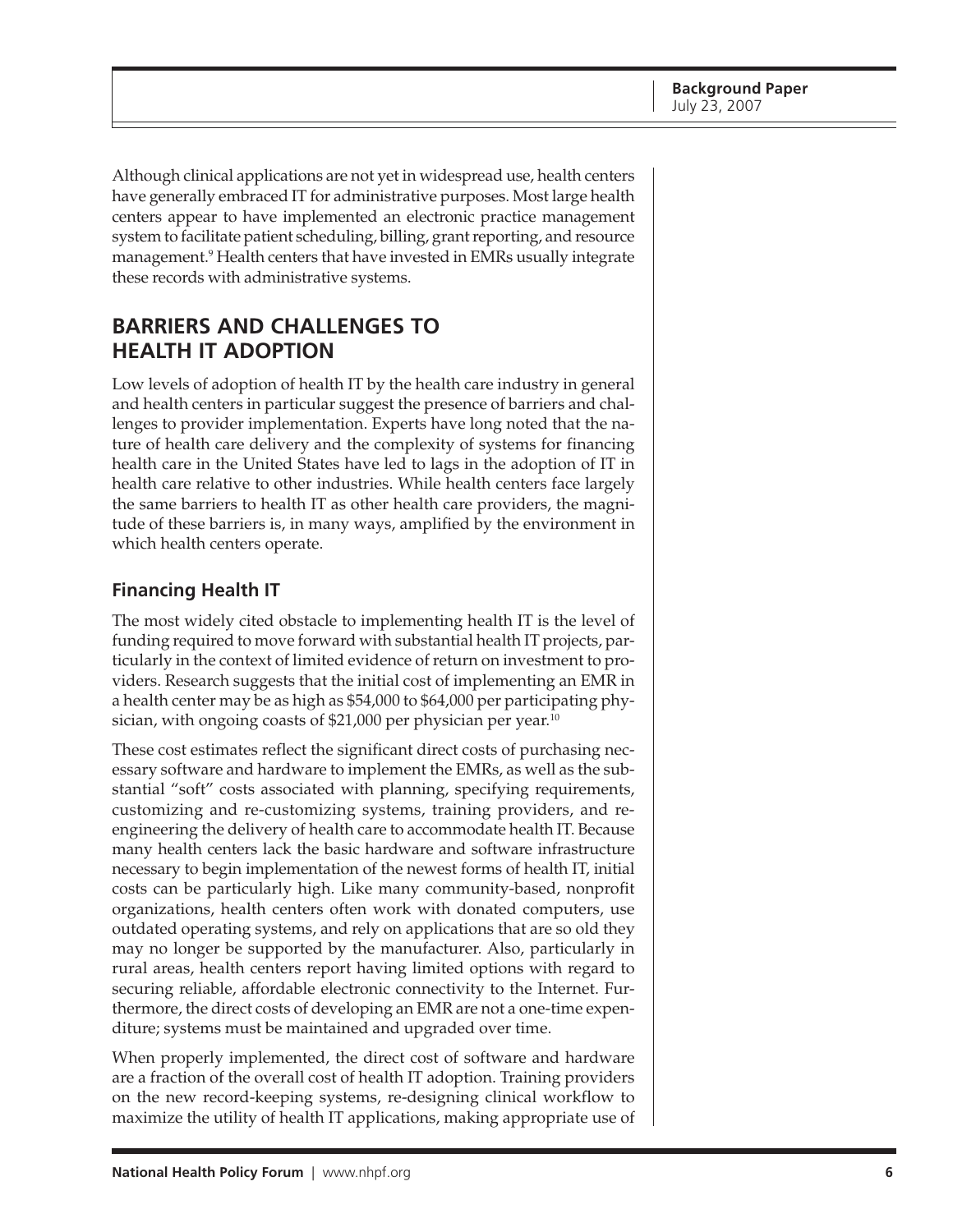<span id="page-6-0"></span>health IT once it is implemented, and evaluating and upgrading systems are activities that demand significant time commitments from both clinical and administrative staff. These activities can initially cause a decline in productivity, affecting the health center's operating revenue and access to care for a patient population that is already vulnerable to under-service.

As publicly funded safety net providers, most health centers operate on slim margins and are particularly wary of taking on debt and engaging in activities that could negatively affect their limited revenue streams. Health centers are sometimes torn between being able to maintain the size of the population they serve and being able to implement health IT. Given the financial barriers, health centers that get started down the path of EMR implementation do so largely because they believe it is the "right thing to do" despite the difficulties involved, rather than a necessary step to remain viable as an institution. Many health centers also view EMRs as the "wave of the future" and see electronic records as consistent with their use of disease registries for quality improvement. This use of EMRs is viewed differently than electronic practice management system implementation, which is often seen as a necessary step to keep reporting and billing functions operating smoothly.

#### **Funding for Early Adopters**

HRSA's Bureau of Primary Health Care (BPHC) has held the largest pool of federal grant monies directed toward health centers. Most health centers

that have successfully adopted health IT will point to BPHC programs such as the Healthy Communities Access Program (HCAP), the Integrated Service Delivery Network (ISDN) program, the Integrated Communications Technology (ICT) and the Shared Integrated Management Information Systems (SIMIS) as important drivers of adoption. Some of these programs focused on EMR implementation (for example, ICT) while others, such as SIMIS, focused on the integration and centralization of practice management systems.

Another very important source of funding has been private foundations that in some cases have supported activities related to health IT implementation on a regional basis. The best example of this is the Community Clinics Initiative (CCI) sponsored by the Tides Foundation and the California Endowment to support

health IT adoption among health centers in California. The Tides Foundation has distributed over \$47 million in grants to health centers and other safety net providers for infrastructure and training. CCI also provides technical assistance with health IT implementation issues to health centers in California, and other foundations, such as the Robert Wood Johnson Foundation, the Markle Foundation, and the Foundation for eHealth Initiatives, have all undertaken their own efforts to provide guidance and technical assistance to providers interested in implementing health IT.

Some health centers have found creative ways to finance health IT implementation by working with vendors. One example of this is a health center in upstate New York that was able to work with a vendor to design their EMR system. Because the health center served as an "alpha" site and provided valuable feedback that allowed the vendor to complete development of their application, they were provided the software without a direct charge.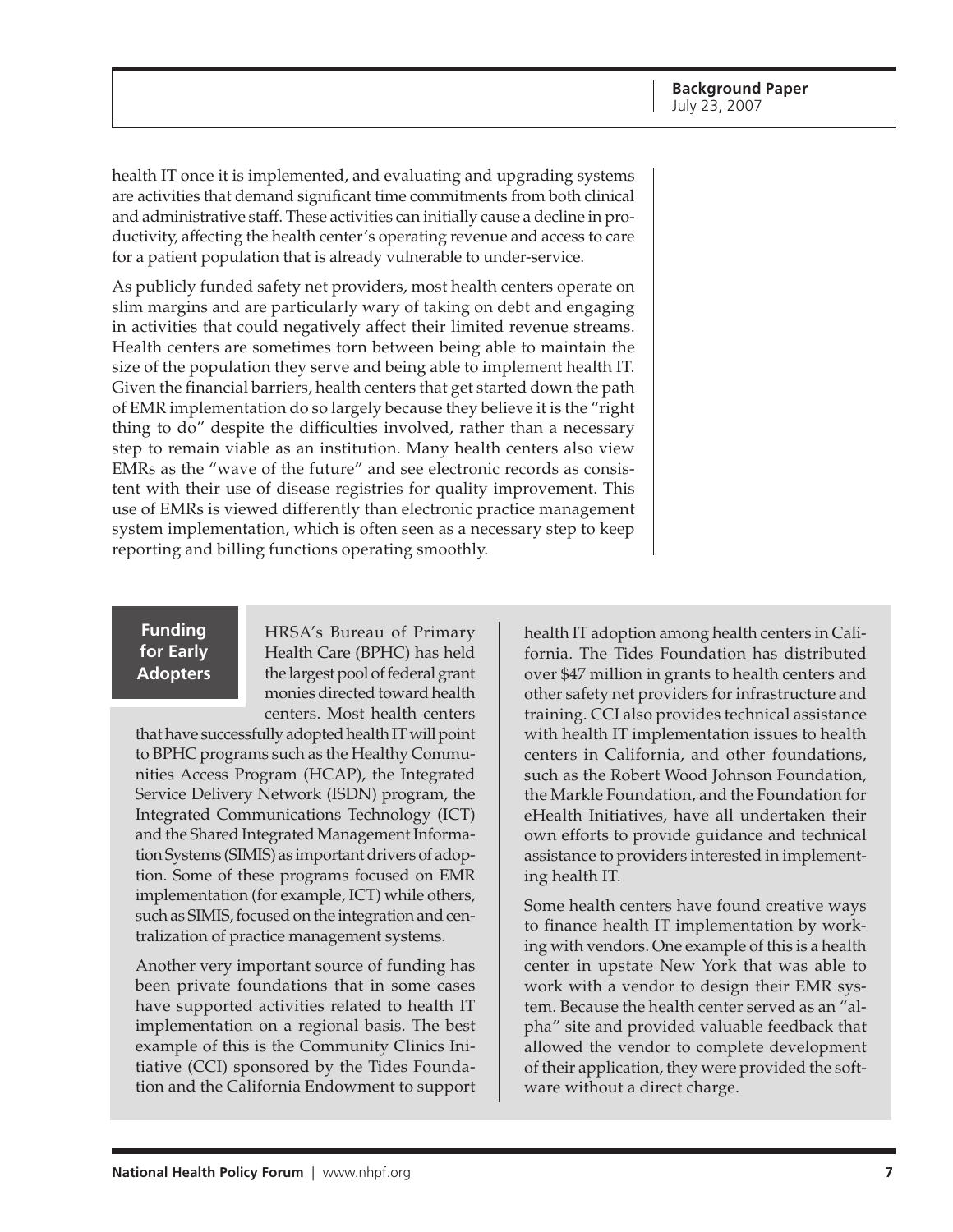### <span id="page-7-0"></span>**Customization Requirements**

Health centers have a set of requirements that are substantially different from other ambulatory care providers, significantly increasing the amount of software customization required and, often, the costs associated with implementation. Although customizing "off-the-shelf" applications to meet the specific needs of the provider environment are a common hurdle underlying all health IT implementations, the unique nature of health centers makes the tailoring of clinical systems a particularly complex endeavor.

Because health centers operate as safety net providers, many offer a broad constellation of services to meet the needs of their patients, therefore centers' EMRs must document the provision of these "atypical" services and their associated outcomes. For example, health centers are much more likely than other primary care providers to provide dental care, mental or behavioral health services, and a wide array of supportive services such as translation, health education, and transportation assistance.

Health center IT systems must be geared to the specific needs of health center patients and the clinical model typically used by health centers. For example, health centers are more likely than private practice physicians to participate in programs such as HRSA's Health Disparities Collaborative that attempt to analyze aggregate data across the center's patient population. Therefore, implementation of EMRs must allow for integration with population-specific disease registries that can be used to track services delivered, compliance, and outcomes for a subset of a center's patients. In addition, any clinical decision support features must be adjusted to the needs of providers who are dealing with vulnerable populations with higher rates of teen pregnancy, sexually transmitted diseases, asthma, and other conditions disproportionately experienced by the low-income populations served in health centers.

The interface between the EMR and practice management systems is complicated by the reporting relationships and reimbursement policies that govern health centers. A central administrative task for each section 330– funded health center is the development of Uniform Data System (UDS) reports that are submitted annually to HRSA. These types of standardized reports are generally not required of private sector practices. Elements of UDS reports include:

- **Patient data.** Health centers must provide a comprehensive summary of patients served, including details on age, sex, race, languages spoken, ethnicity, socio-economic characteristics and insurance status. With the exception of age, sex, and insurance status, these data are not typically addressed in off-the-shelf software.
- **Services provided and coordinated by the health center.** Centers are required to enumerate all services (health care and non-health care) they are involved with providing and to what extent they are providing the service directly, contracting it out using referrals, or coordinating services that are provided and financed by another source. Again,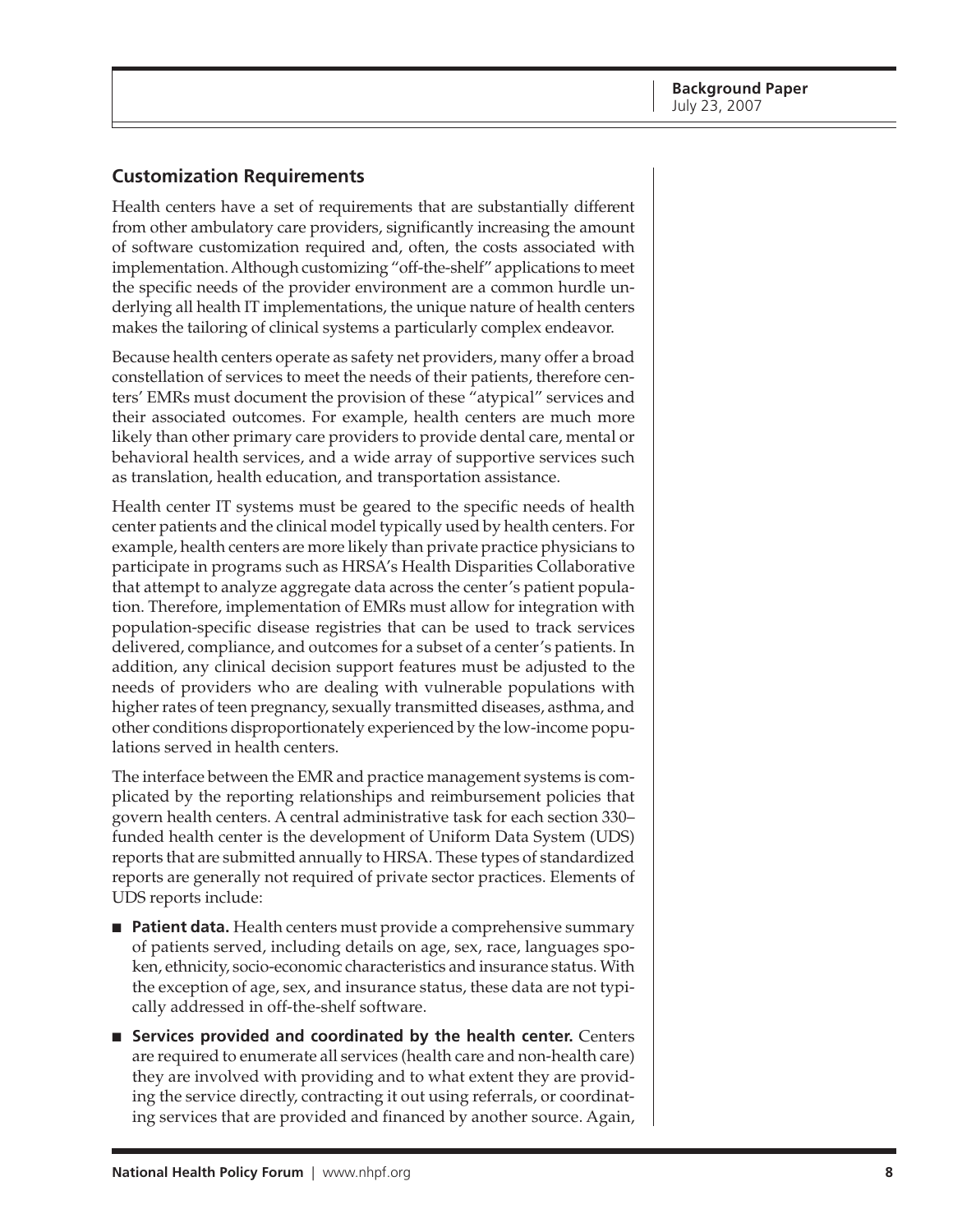**Background Paper** July 23, 2007

few private practice providers engage in such services and, to the extent they do, aggregate reporting on such activities is generally not required. Therefore most commercially available products do not accommodate these concerns.

- **Aggregated data on the volume of services provided.** For selected services (for example, services related to sexually transmitted diseases, chronic care, newborn screenings, etc.), health centers must document the quantity of services provided and the quantity of users receiving that type of service by diagnostic code.
- **Health center finance and administration.** Health centers must report their revenues and costs, broken out by line items specific to nonprofit safety net providers, such as grant-based revenues, revenues from charitable contributions, and costs associated with care for the uninsured.

Current UDS requirements aside, HRSA is moving toward requiring health centers to include performance measurements as part of future UDS reports. Some performance reporting will be required as soon as 2008.

Given that health centers are required to report the data described above annually, it is essential that IT enhancements include a robust reporting function that is able to be customized to meet centers' needs. In addition, because health centers receive grant dollars outside section 330 funds, many will face additional reporting requirements that could be completely distinct from those required under UDS.

In addition to making sure they accommodate reporting requirements, health centers' systems must support billing under state and federal Medicaid reimbursement rules, which differ substantially from Medicare and private insurer reimbursement policies that represent the vast majority of claims for private providers. (Health centers do bill to Medicare and private payers, but Medicaid is their main third-party payer.) Under the Medicare, Medicaid, and SCHIP (State Children's Health Insurance Program) Benefits Improvement and Protection Act of 2000 (BIPA), health centers are reimbursed on a per-encounter basis through a prospective payment system (PPS). This system establishes reimbursement for each health center that is based on the average cost of an encounter in fiscal year 1999 and adjusted annually for inflation. In addition, each state may use additional policies to modify this reimbursement standard that the centers' systems must accommodate. Because of the PPS used by each state Medicaid program, improvements in service coding by health centers do not typically lead to enhanced reimbursement, one of the benefits commonly ascribed to the use of EMRs in private practice settings. Financial beneficiaries of EMRs in health centers tend to be downstream providers, like hospitals and Medicaid managed care plans. For example, information from EMRs can reduce the need for diagnostic testing during an emergency room visit or inpatient stay, saving reimbursement costs for the managed care plan when patients are insured through Medicaid and minimizing uncompensated care the hospital when patients are uninsured.

**Financial beneficiaries of EMRs in health centers tend to be downstream providers, like hospitals and Medicaid managed care plans.**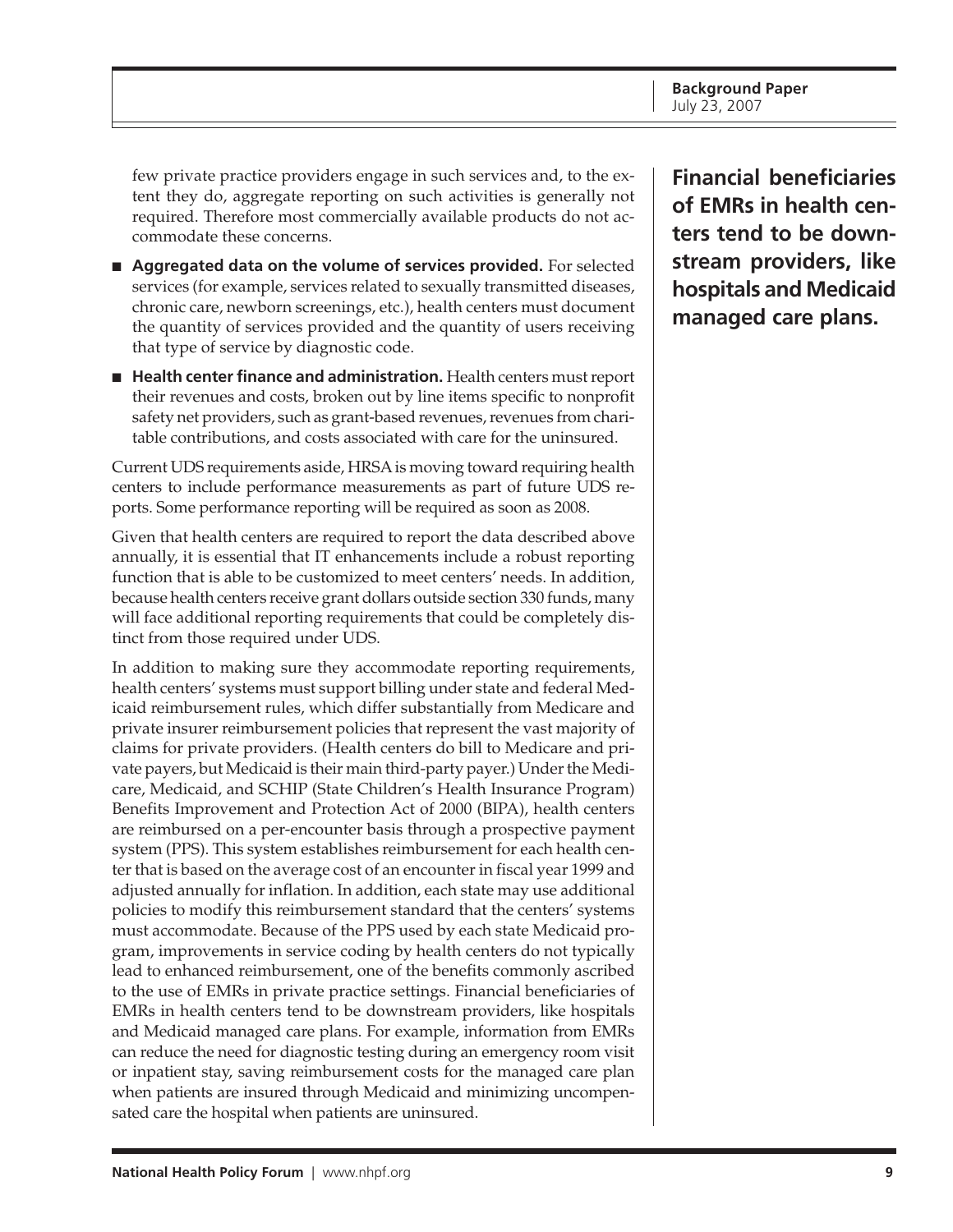### <span id="page-9-0"></span>**Securing Technical Expertise**

Most health centers lack the in-house expertise needed to successfully implement clinical health IT systems, and many lack the funding to hire objective consultants to guide them through the broad range of technical decisions that must be made. Health centers just beginning to review available products and services often find that vendors offer a range of products of varying quality. Having a solid grasp of what kind of system they are looking for, having a set of core criteria for selection, and understanding how to evaluate options can significantly expedite this process, but it also requires a fairly high level of technical sophistication. Absent the resources to hire an executive-level chief information officer or the good fortune of having especially astute IT staff, health center administrative and clinical leadership often find vendor relationships difficult to navigate.

In the design and customization phase, vendors typically offer their own staff as consultants to develop and implement design specifications. While making use of these services is often necessary, the guidance offered by vendor-based experts may not adequately serve the particular needs and interests of the health center.

Health centers also find that the vendor market is still maturing and remains fragmented. Most EMR vendors selling products appropriate for health centers serve a small number of ambulatory care customers. As the market solidifies, health center–focused vendors are sometimes involved in mergers and acquisitions. In such instances, health centers may experience problems when their vendor is purchased by another company or discontinues support for the product or version they are using.

# **BENEFITS OF HEALTH IT**

Despite these challenges, some early adopter health centers have partially or completely overcome these barriers. Such health centers commonly benefited from strong clinical or managerial leadership to garner support and identify resources for IT investment. These leaders have typically been proactive in securing funding outside traditional revenue streams from public and private sources. In many cases, the leaders worked to establish collaborative relationships with other health centers to achieve the economy of scale needed to make IT investments financially feasible.

Health centers that have implemented a broad range of IT applications emphasize the potential for these tools in improving both quality of care and operational efficiencies. A study of six health centers with EMRs in six states found "net financial losses from EMR use, as a result of high initial and ongoing EMR costs and limited financial benefits. Yet most CHCs also launched EMR-enabled QI [quality improvement] gains…EMRs in CHCs were a clear value to patient and payer stakeholders, since patients received better care, and payers likely reaped some EMR-related downstream benefits in avoided specialist, emergency room (ER), and hospital spending—at no added cost to them."11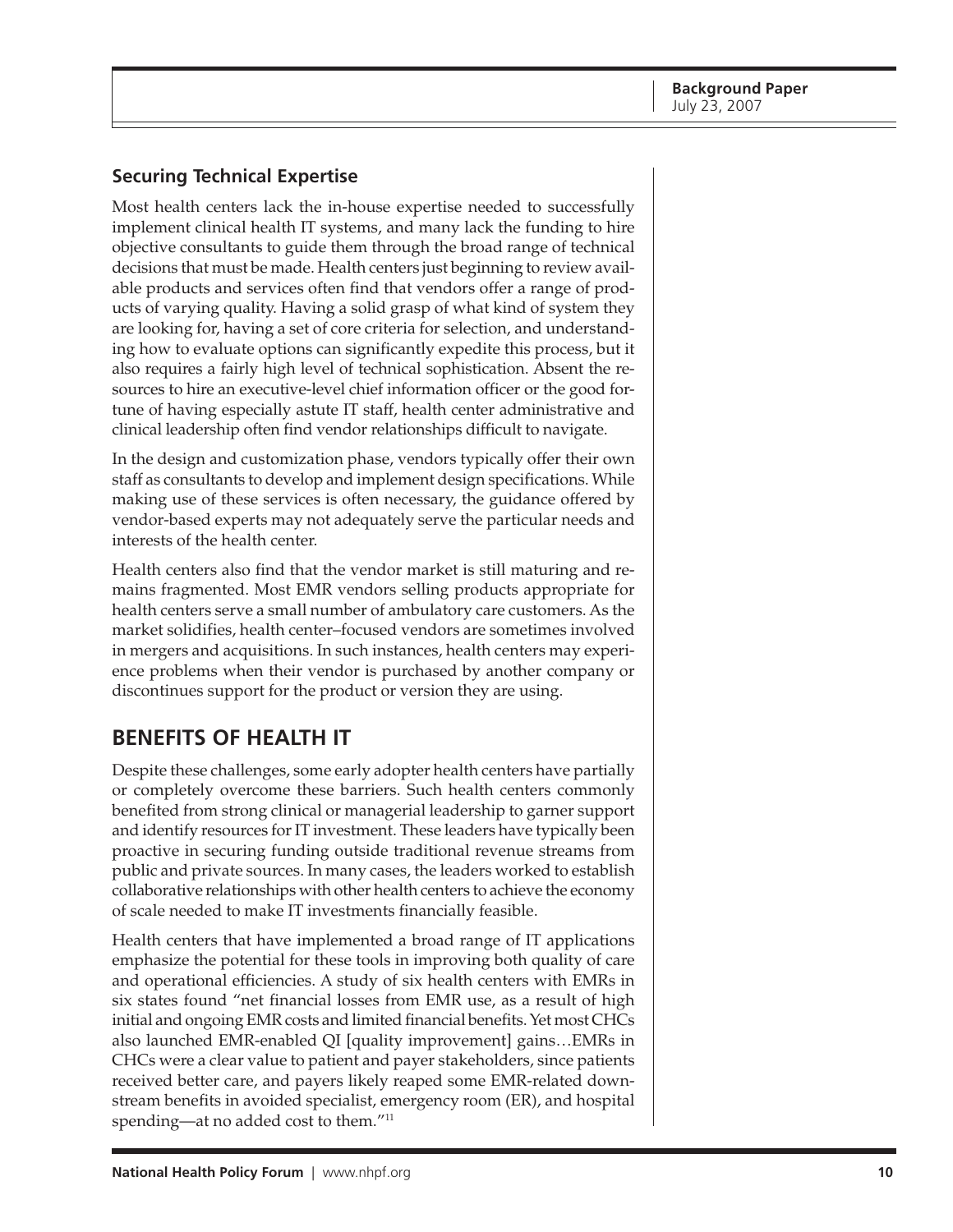<span id="page-10-0"></span>Though largely based on anecdotal accounts, a study of health centers' IT practices funded by the U.S. Department of Health and Human Services' Office of the Assistant Secretary for Planning and Evaluation reveals many of the ways health IT can contribute to improvements in quality and efficiency.12

**Structural and process improvements —** Health centers report important improvements in processes for patient care after EMR implementation. They note that electronic patient charts are far more legible than handwritten notes, reducing the potential for error. They also have observed improved medication management, greater accessibility of lab records, and improvements in compliance with guidelines for screening and routine patient follow-ups. EMR systems with a tracking component have improved outcomes for some health centers by systematically prompting follow-up for patients with chronic illness or patients indicated for diagnostic screening. Health centers also note improvements in reducing unsafe use of medications and in the efficiency of identifying patients whose prescriptions need to be recalled after issuance of warnings by the Food and Drug Administration.

**Clinical outcomes improvements —** Although health centers that are early in their implementation of EMR are hesitant to point to concrete clinical improvements before formal evaluation, some have observed positive changes in treatment outcomes. For example, one Boston health center cited that after six months of reports and tracking of the diabetic population through their EMR, the average HbA1c measures decreased from 8.6 to 8.01, and the patients' blood pressures markedly improved. A Florida health center described a similar experience during the months following EMR implementation.

**Efficiency and productivity** — Increased clinical efficiency and provider productivity are frequently cited as benefits of EMR. Some health centers report that the piles of paper records that once cluttered clinicians' desks have been eliminated, making workflow more efficient. Transcription costs are also eliminated in some EMR-adopting health centers, and some centers have cited efficiencies in obtaining records electronically compared with pulling hard copies of charts. Although productivity does slow down during initial implementation (which lasts two to six months), most centers reported that as providers gain familiarity with the systems, they began to see similar numbers of patients as before implementation and, in some cases, the throughput of patients increased.

**Access to data and system stability —** Both clinical and administrative documentation were reported to have improved

#### **Health IT and Care Delivery**

Anecdotal accounts suggest that the use of IT can help health centers fulfill their missions and achieve their objectives more efficiently and with higher quality outcomes.

#### **Health Center Objectives**

- Provide access to the uninsured —
- Deliver evidence-based care —
- Actively manage chronic illnesses —
- Improve patient safety
- $-$  Improve care coordination
- Maximize third-party reimbursement —
- Report to funding agencies —
- Reduce administrative costs —



#### **Activities Enabled by Health IT**

- Track eligibility for Medicaid —
- Track care delivered and outcomes —
- Generate reminders at point of care —
- Prescribe drugs electronically with built-in formulary data and interaction warnings
- Automate patient follow-up —
- Access patient records online —
- Bill electronically —
- Generate custom reports —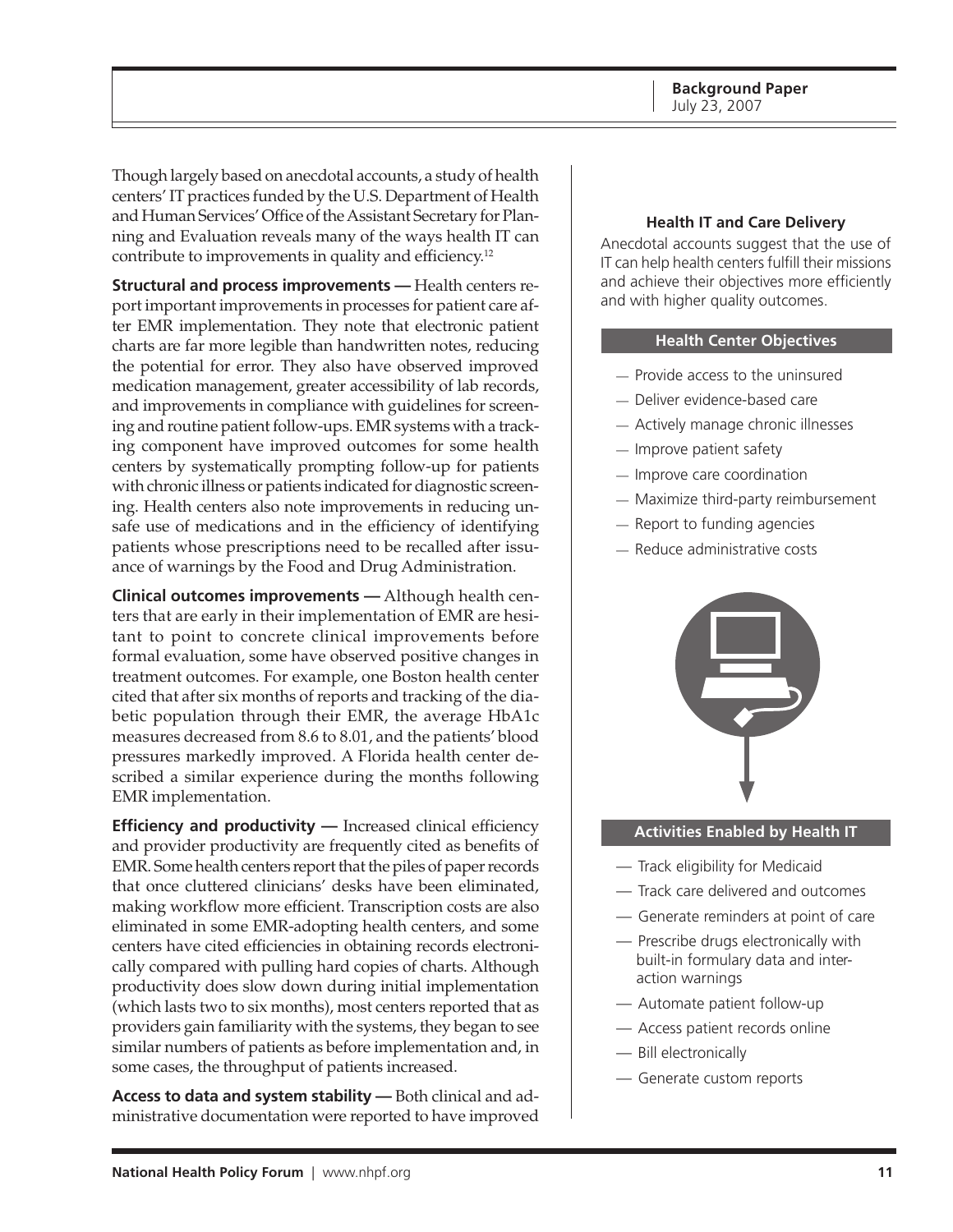<span id="page-11-0"></span>dramatically with EMR use. Many health centers agree that EMR use has improved the content of their medical records and the accessibility of reliable patient information. The systems allow each provider at a health center, or all health centers in a network, to generate reports assessing the progress of patients diagnosed with chronic conditions.

**Links with hospitals and laboratories —** EMR-facilitated electronic linkages with labs and hospitals have proven valuable to health centers. Where implemented, these linkages have enhanced coordination of care between hospitals and health centers and have increased the availability of patient information.

# **CREATING INCENTIVES**

Health centers that have successfully implemented health IT have demonstrated that these investments can lead to improvements in the effectiveness of health care delivery. Bringing these innovations to scale may necessitate policy changes in order to catalyze widespread adoption across health centers. One estimate places the financial investment needed to pay for the capital, training, and maintenance costs associated with EMRs in all health centers at \$55 to \$110 million per year over a ten-year period.<sup>13</sup> The following discussion summarizes some of the policy proposals that have been made to further the development of health IT within health centers.

To date, most health centers that have adopted health IT have benefited from the presence of dedicated private and public grant programs that have funded their initial investments. From a policy perspective, these grant programs have represented the primary mechanism for encouraging health IT adoption among community-based safety net providers generally and health centers in particular.

At present there is limited direct federal grant funding to support IT in health centers. Appropriations for programs like HRSA's ISDI, SIMIS, and HCAP have ended, and HRSA's Health Center Controlled Network program, which served as a continuing source of funding for several successful networks, concludes at the end of fiscal year 2007. Some new opportunities for funding via HRSA's Office of Health Information Technology (OHIT) have been announced this past spring, including approximately 8 grants to go to health centers or networks seeking to implement EMRs and 12 smaller grants for the planning of EMR implementation. However, these programs are intended as "seed money" to get health centers started with health IT adoption, assuming that, over time, health IT should be self sustaining at the health center or network level.

The Agency for Healthcare Research and Quality (AHRQ) continues to fund health IT implementation projects, most recently as part of a set of Ambulatory Safety and Quality grants focused on using health IT for quality improvement, quality measurement, and improvements in patientcentered care to be awarded in fiscal year 2007.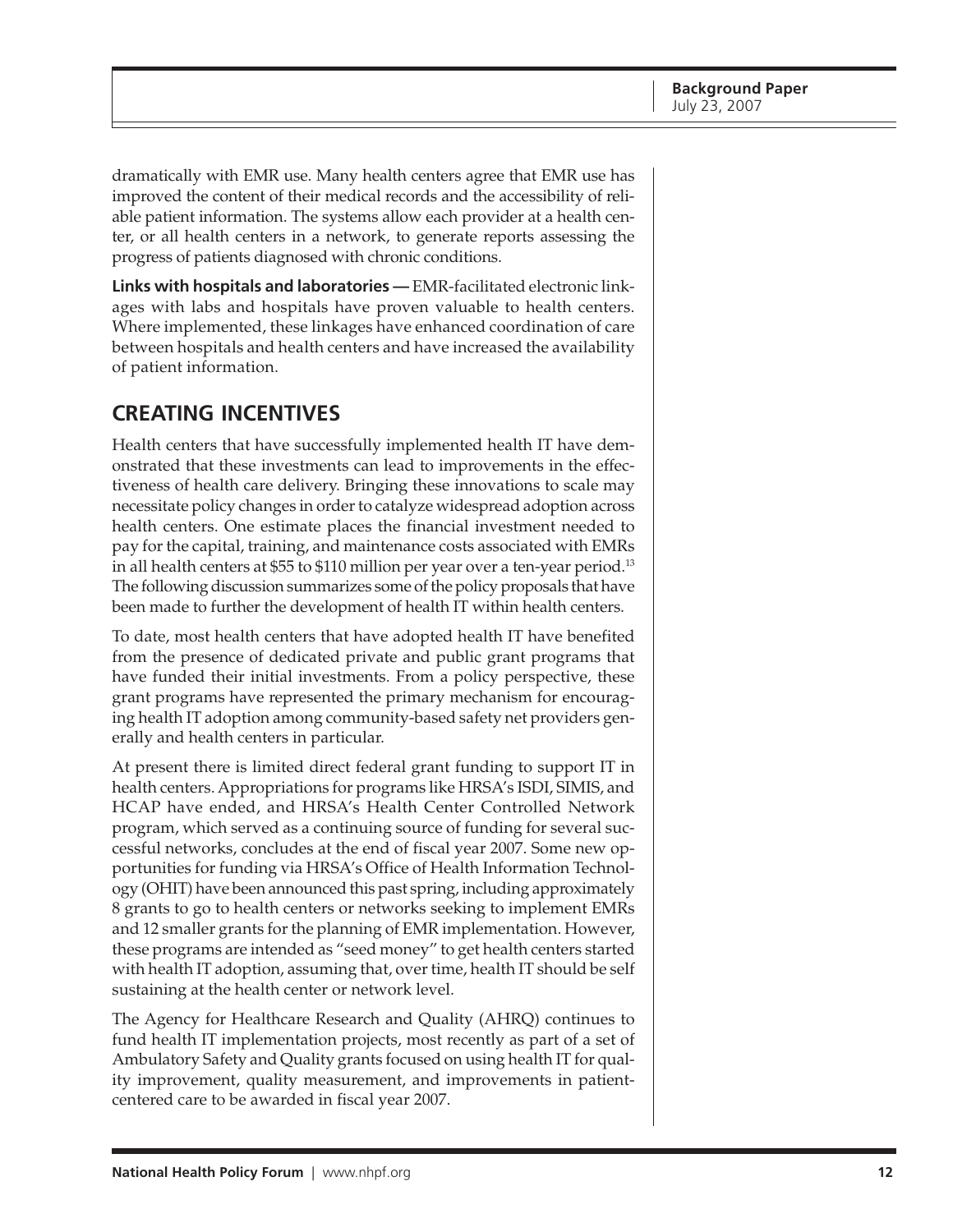<span id="page-12-0"></span>Absent an aggressive revitalization of these or similar programs, it is unlikely that federal grants alone will drive health IT adoption for all health centers. Grants have typically benefited a small percentage of the total number of health centers and are more likely to go to those health centers and networks that are already established and have the resources and expertise to develop strong proposals. In light of this reality, policymakers have considered a variety of other strategies to create longer-term structural support for health IT and to reward health center investment in it.

#### **Federal Leadership and Technical Assistance**

Federal efforts have increasingly focused on providing access to technical assistance through in-person resources, Web sites, and portals that allow for peer-to-peer collaboration and support. In 2006, HRSA created OHIT and charged it broadly with assisting HRSA-supported providers in health IT adoption. The office currently manages the remaining health center network grants, as well as the agency's telehealth program.

Beginning in fiscal year 2007, OHIT began development of an online toolbox for health IT implementation specific to health centers as well as a technical assistance center. The goal is to work toward a standardized, centralized set of resources that can be accessed across bureaus and grantees to support health IT adoption. It is envisioned that the technical assistance center would leverage and supplement existing HRSA technical assistance programs that relate to health IT and provide assistance at multiple levels, including direct assistance to providers through use of consultants, teleconferences, provision of online resources, and learning programs for HRSA staff and grantees. Some primary care associations have also begun supporting health centers around health IT adoption.

Although technical assistance can help grantees learn about health IT and work through difficult situations, such support does not obviate funding needs. In order to foster adoption more broadly, most health centers will need to find alternative sources of funding. Toward this end, OHIT has placed priority on working with other federal agencies, including AHRQ, the National Institutes of Health, the Substance Abuse and Mental Health Services Administration, the Centers for Medicare & Medicaid Services (CMS), the Centers for Disease Control and Prevention, and the Office of the National Coordinator for Health Information Technology, in order to raise awareness of the importance of health IT for safety net providers. In addition, OHIT is reaching out to foundations and other organizations, including the National Governor's Association, the National Council of State Legislatures, the Association of State and Territorial Health Officials, and the National Association of City and County Health Officials, to identify opportunities to include safety net providers in their health IT agendas. Finally, health centers have been considered in pending legislation as appropriate targets for additional grants in the health IT arena.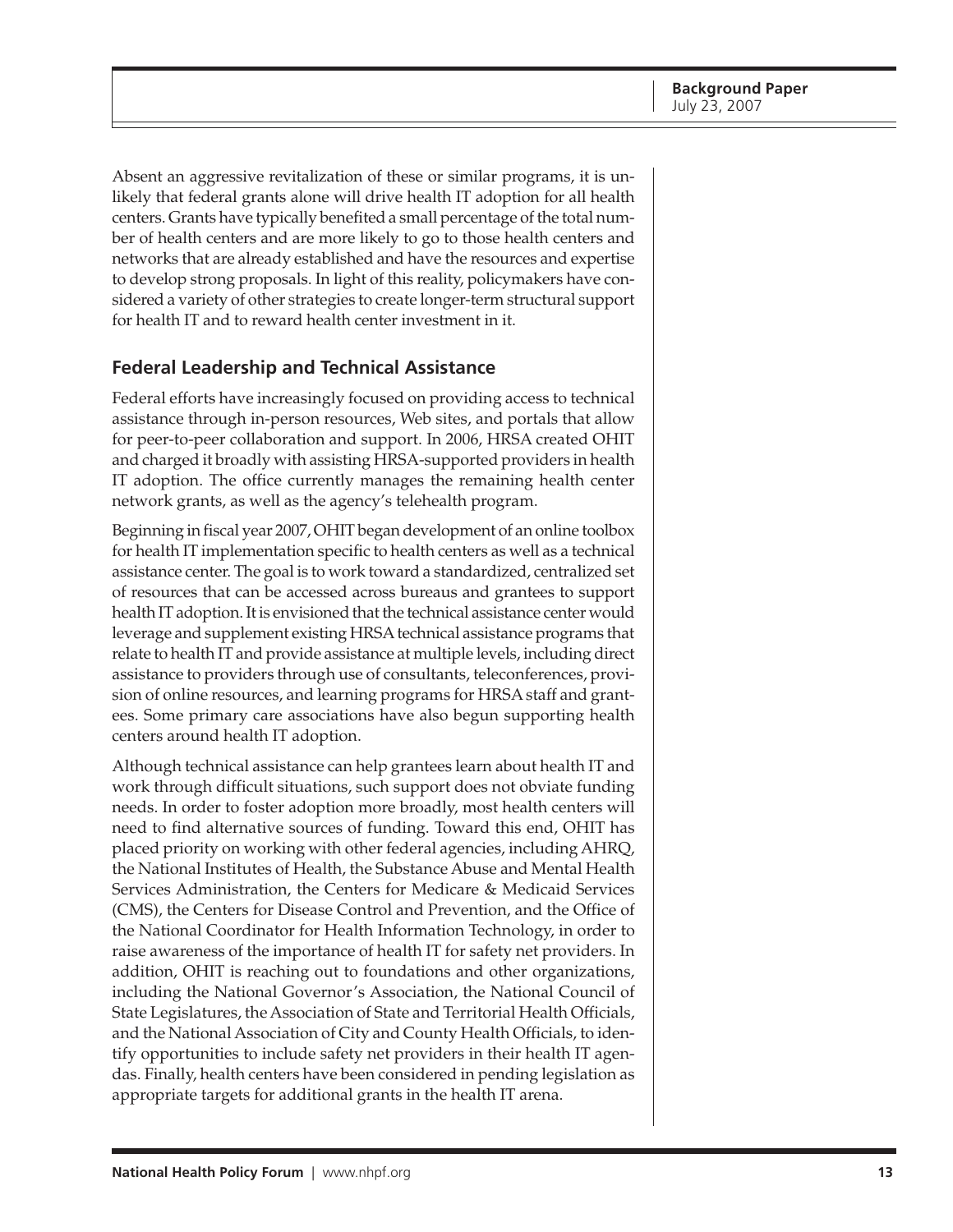### <span id="page-13-0"></span>**Innovative Financing Options**

Because direct federal grant funding is not widely viewed as a viable financing mechanism for the broad implementation of health IT throughout health centers, a variety of alternative financing mechanisms have been piloted or proposed. These funding approaches are perceived to be more politically realistic and sustainable, as they do not depend on annual appropriations, but their utility for health centers remains largely untested.

**Medicaid initiatives** — Although still in their early stages, recent Medicaid initiatives are a potential source of funding for health center IT investment. As part of the Deficit Reduction Act of 2005 (DRA), CMS has funded \$75 million in Medicaid Transformation Grants to help states modernize Medicaid programs. Several grantee states have focused on health IT implementation and health information exchange (HIE). Some state legislatures have allocated funds to assist in creating a statewide HIE, which may result in resources for health centers.

Other states have facilitated IT development efforts through Medicaid waivers, securing federal matching dollars in the process. For example, during the 2005 legislative session, the Iowa General Assembly adopted House File 841 allowing the IowaCare Medicaid Reform Act, which granted authority for the state to implement a section 1115 waiver. Among the provisions of the act is to use some portion of state and federal Medicaid funds to expand use of EMR by Medicaid providers, focusing initially on Medicaid recipients whose quality of care would be significantly enhanced by the availability of EMR. While it is unclear what, if any, direct assistance will come to health centers under these and similar state programs, there is an indication that states are looking for innovative ways to fund health IT for safety net providers.

**Loans** — Several observers have noted the potential for health centers to access low-interest loans to facilitate health IT implementation. In general, health centers do have some advantages over private providers with respect to securing loans from government agencies and public-private development corporations. For example, HRSA provides health centers with access to loan guarantees to help health centers secure loans to pay for IT purchases. Public-private development corporations such as New York City's Primary Care Development Corporation and the National Cooperative Bank Development Corporation, which operates in California, New York and other areas, also serve as a potential source of loans. There has been increased interest among community development loan corporations to support safety net health care providers making investments in infrastructure, including IT. Often these programs are developed in conjunction with local primary care associations (PCAs) to meet the specific needs of health centers. Despite the availability of loans with favorable terms, however, some health centers indicated a reluctance to use debt financing to fund health IT in the absence of an expectation that such investments would lead to increased revenues.

**States are looking for innovative ways to fund health IT for safety net providers.**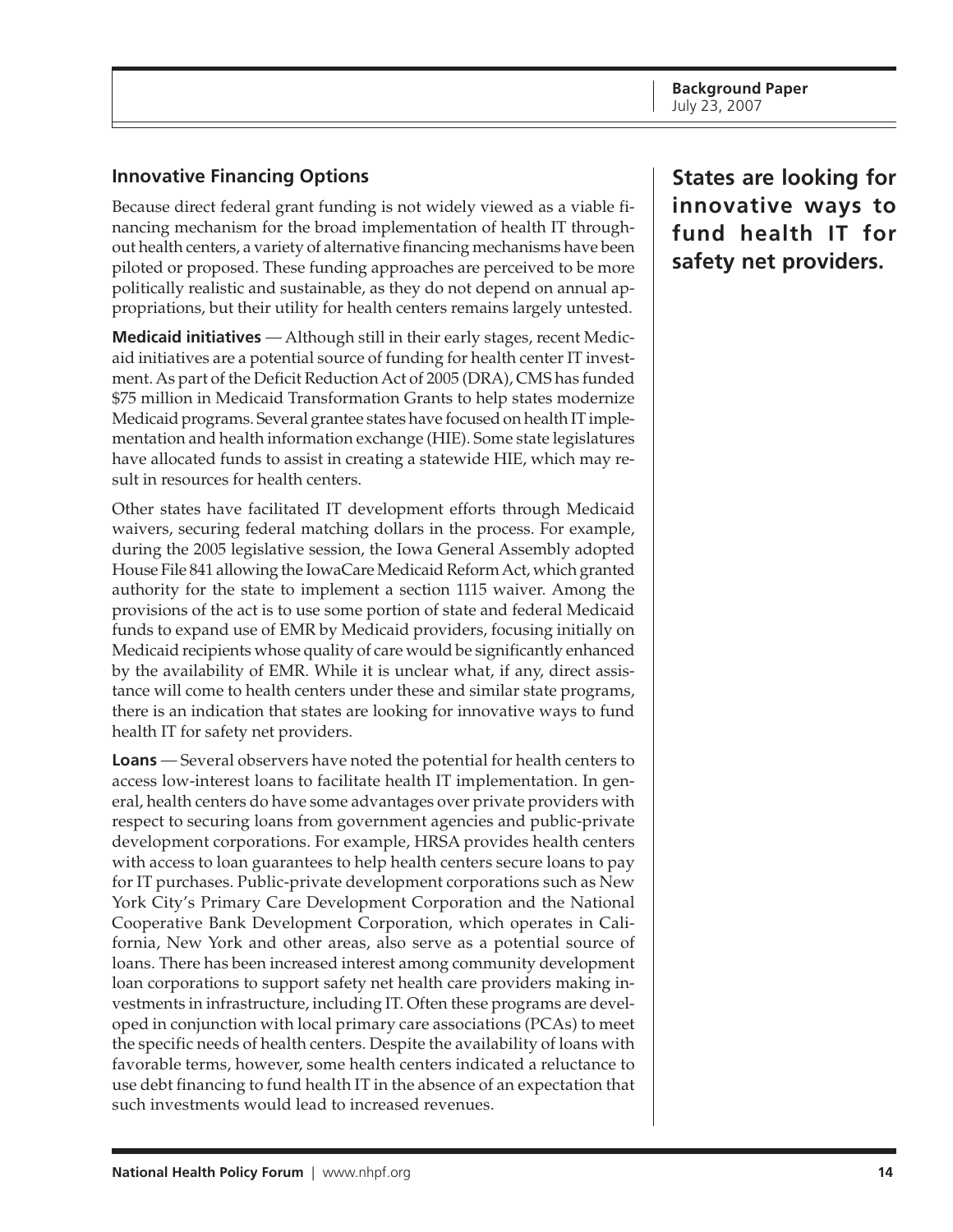**Pay for performance**— Many observers anticipate that the largest public and private payers will adopt reimbursement policies that will reward use of health IT in order to improve health care quality and reduce costs. These policies, commonly called "pay for performance" (P4P) incentives, come in two forms. One advocates for the use of payments simply for the use of the health IT, whereas the other reserves higher payments for providers that are able to report evidence of higher quality care. To date, private sector P4P programs predominantly use the latter strategy: providers are rewarded through bonus payments if quality metrics are met.

P4P innovations taking place in the employer and Medicare markets will not substantially affect health centers directly. To date, there are only limited examples of P4P use among Medicaid payers. The National Association of Community Health Centers has recently initiated a study of Medicaid P4P activities, and the results from that project are pending. Some analysts believe that it is unlikely that P4P would be broadly adopted by states for Medicaid until Medicare and private health plans embrace P4P more universally. Although states have the latitude to adopt P4P at their discretion, in general Medicaid managed care plans have not moved in this direction. However, if implemented under Medicaid, P4P could result in incentives to encourage health center adoption of health IT.

**Medicaid scope of service adjustments** — Medicaid payments represent the single largest source of revenue for health centers, and Medicaid reimbursement policies have an effect on the type and intensity of services typically provided by health centers. While Medicaid reimbursement cannot provide resources to support up-front costs associated with health IT implementation, federal funds may be used to recoup some costs retrospectively or support ongoing maintenance costs as part of a scope of services adjustment to payment. Under the BIPA legislation that authorized the current PPS structure for reimbursement, health centers are paid a single, fixed rate for each patient care visit they provide, based on their costs in the baseline year with updates for inflation. States are charged with defining processes for health centers to apply for scope of services adjustments to modify payment levels when health centers can show that they provide new services not supplied previously and therefore not represented in baseline payment levels.

Some analysts studying the potential for supporting the cost of health IT have identified scope of service adjustments as a mechanism that health centers might use to secure reimbursement for health IT investment. However, the U.S. Government Accountability Office indicated that, in 2005, half of the states using cost-based reimbursement for health centers had not specified processes for health centers to use in applying for scope of service adjustments or had not provided guidance on what constitutes a scope change.<sup>14</sup>

A study of the 24 states that had specifically defined what constitutes a scope of service adjustment in 2005 showed that their definitions varied broadly. Some definitions were limited to changes in the type, intensity, or length of services; others encompassed additional areas, including use of

**If implemented under Medicaid, P4P incentives could encourage health center adoption of health IT.**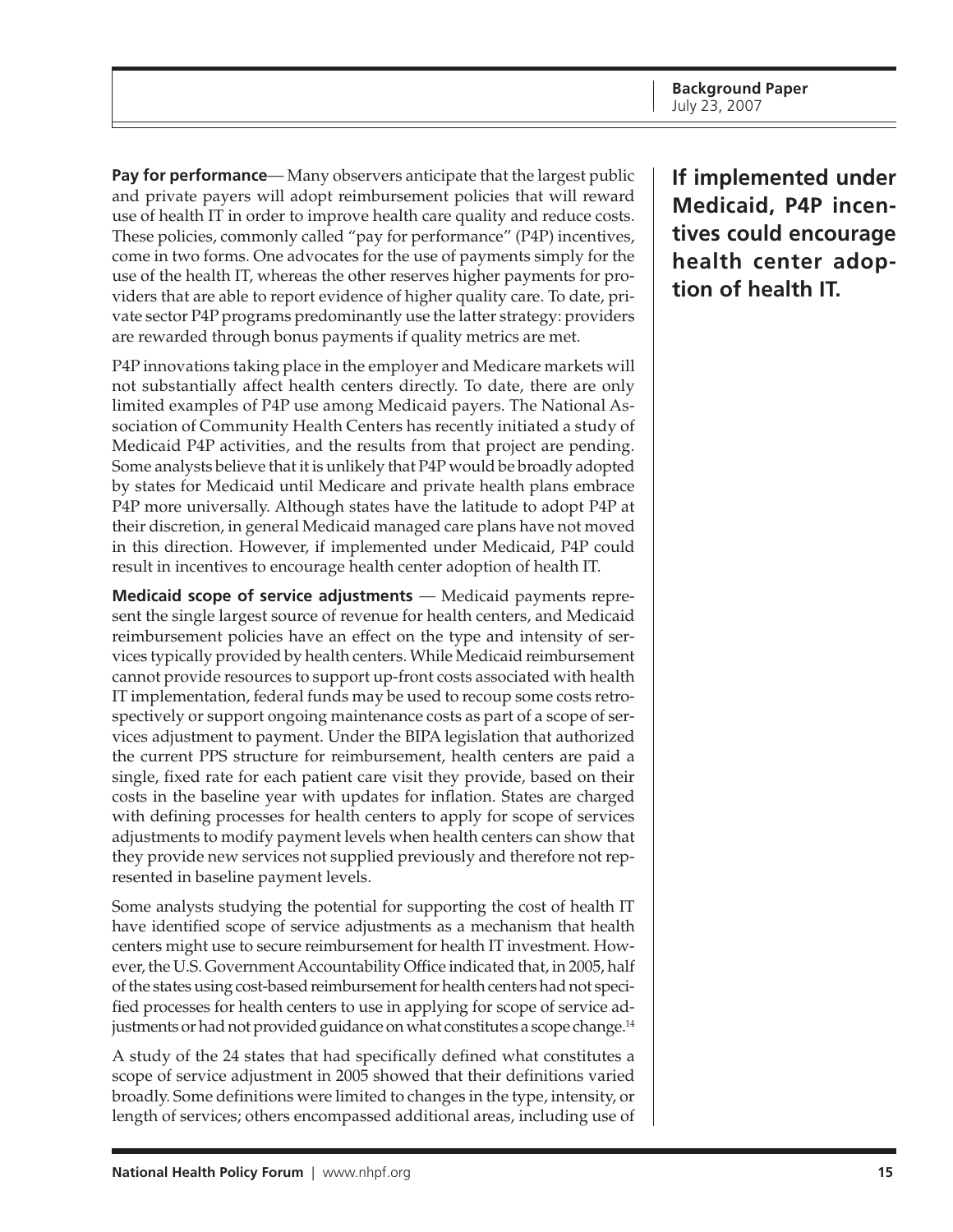<span id="page-15-0"></span>new technology.15 Efforts to implement scope of service adjustments under current Medicaid rules to defray ongoing costs of health IT implementation have been attempted in states such as California and Oregon, but these efforts require significant expertise and resources for working through application and legal issues with state Medicaid agencies and have not been effective to date. In some cases, health center networks and PCAs have been able to tackle these issues. The success of these initiatives will vary depending on the environment in a particular state and the extent to which health center stakeholders become more familiar with the rules for seeking scope of service adjustments to Medicaid PPS payments.

# **CONCLUSION**

Although adoption of health IT among federally funded health centers has been relatively slow, early research demonstrates the synergy between the promise of health IT and the mission of health centers. Examples of early adopters show that health centers, with their focus on high-quality, comprehensive care, can serve as useful pilots for health IT implementation. Improvements in quality and efficiency of health center care using health IT could help achieve two important objectives: (i) improving health care outcomes for vulnerable populations, thereby reducing health disparities, and (ii) decreasing overall system costs associated with caring for low-income populations.

Achieving such goals may necessitate policy interventions. To date, an important enabler of health IT adoption among health centers has been the availability of federal grant dollars. In some cases, federal funds have been supplemented by valuable technical assistance resources. While some health centers have developed innovative local initiatives to support health IT adoption, health center leaders emphasize the need for dedicated federal funding to maintain and build on their accomplishments. In light of existing constraints on discretionary spending, it is unlikely that health centers will be able to rely solely on dedicated federal grant dollars to fuel health IT investment. Although health centers face many of the same challenges that have hampered health IT development by other primary care providers, a number of health centers have had to take on a leadership role to move health IT forward. In order to sustain and expand these efforts over time, policy changes relating to traditional health center revenue streams may need to be considered.

### **ENDNOTES**

1. Institute of Medicine (IOM), *To Err Is Human: Building a Safer Health System,* National Academy of Sciences, 2000.

2. The White House, "Transforming Healthcare: The President's Health Information Technology Plan," chap. 3 of *A New Generation of American Innovation*, April 2004; available at [www.whitehouse.gov/infocus/technology/economic\\_policy200404/chap3.html.](http://www.whitehouse.gov/infocus/technology/economic_policy200404/chap3.html)

**Endnotes** / continued ➤